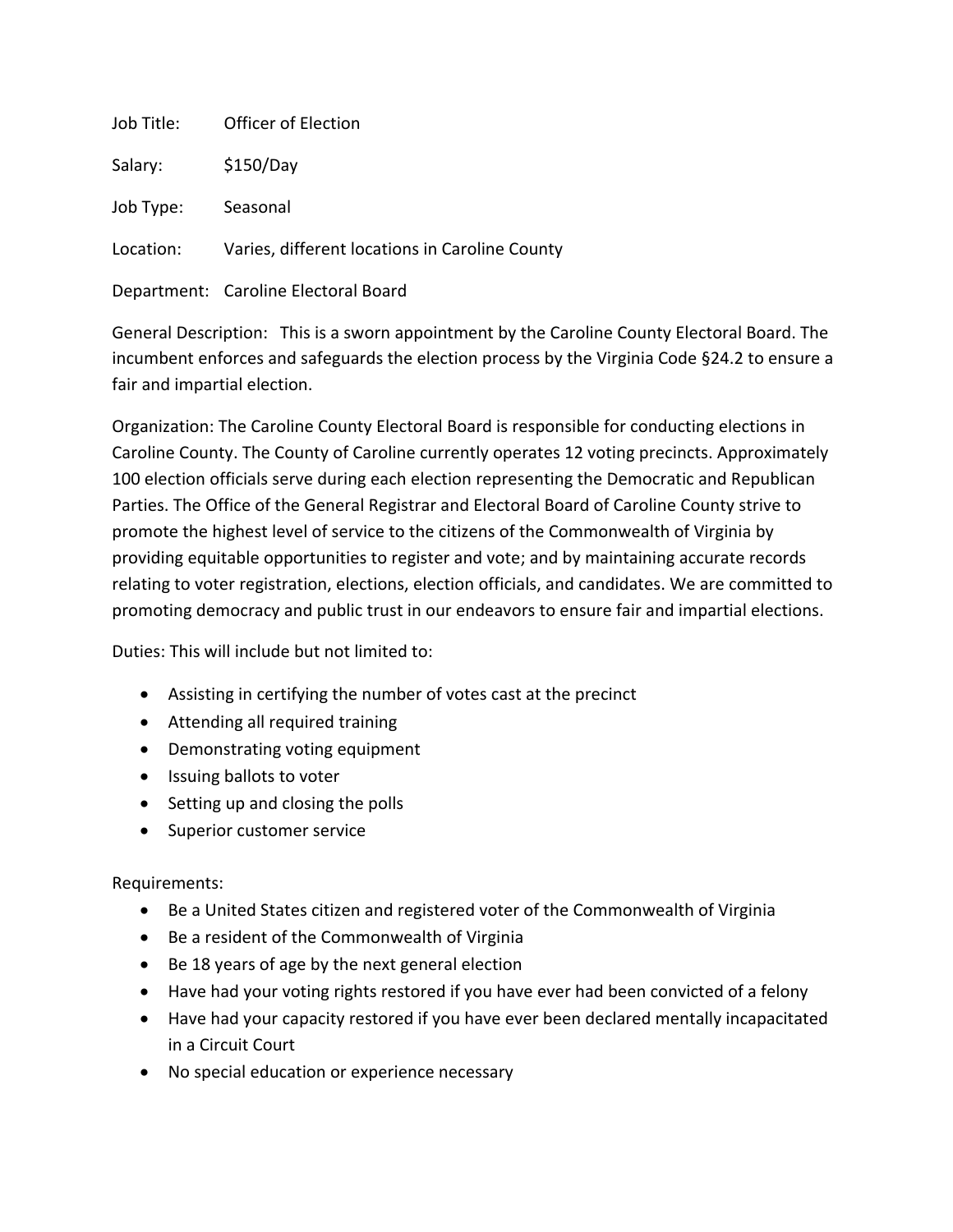- We will train you. Training sessions are held prior to each election. The Secretary of the Electoral Board will provide information.
- Election Officials are required to attend instructional training prior to each election to receive the most up-to-date information available to assist them in their duties at the polls.

Special Conditions: Election officials must provide their own transportation.

Hours to Work: 5:00 a.m. until the last ballot is counted. The polls are open from 6:00 a.m. to 7:00 p.m. All election officials must report to the polls by 5:00 a.m. and remain until results are reported to the Caroline County Electoral Board after the polls close at 7:00 p.m.

Compensation: Services as an Election Official of Caroline County are \$120 per day and compensation for training.

For more information inquire at the Caroline County Registrar's Office at 212 North Main, Bowling Green, VA 22427 or call (804)633‐9083.